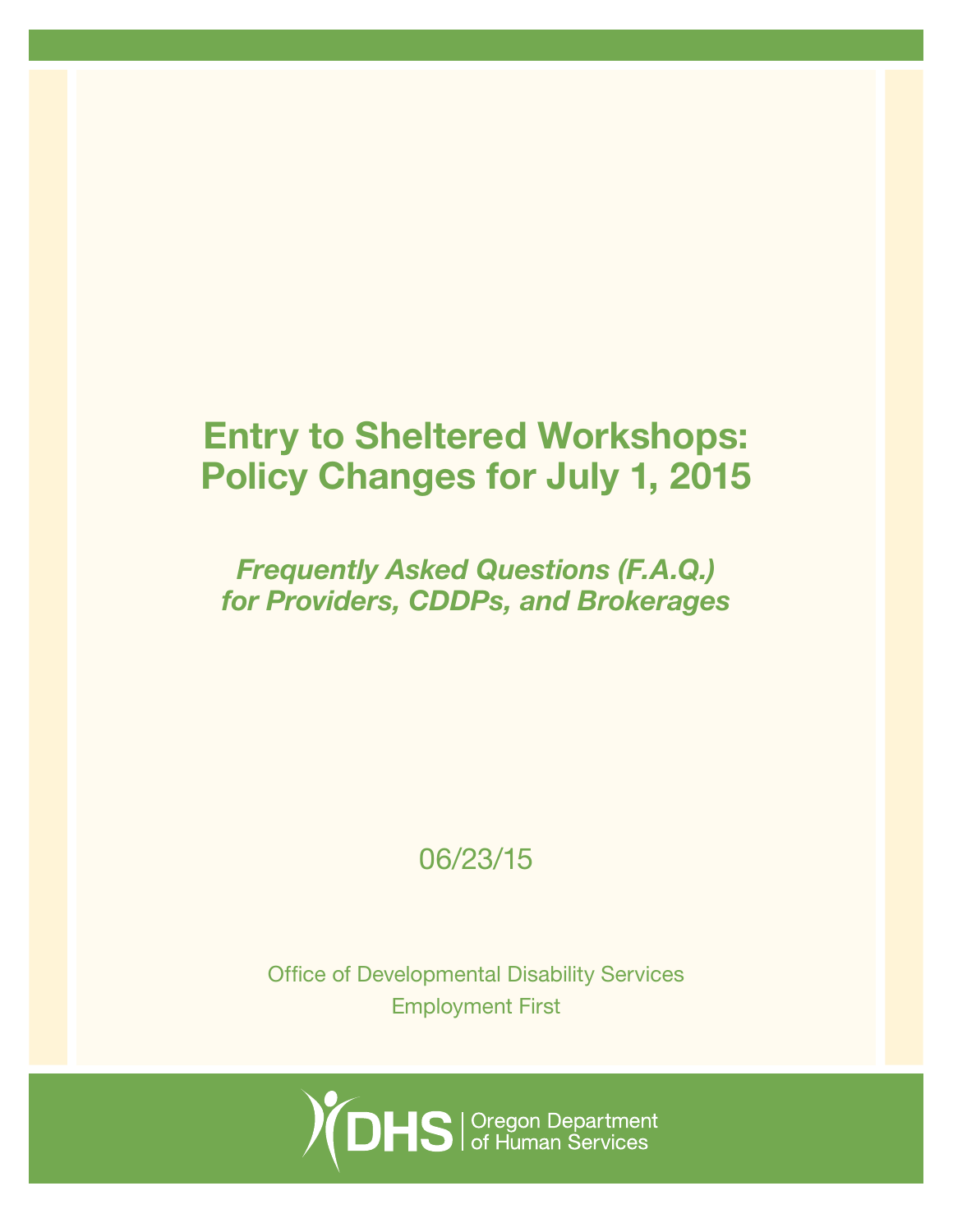## **Contents**

| <b>QUESTION #1:</b> Can a person who is receiving services in a sheltered<br>workshop prior to July 1, 2015 return to a sheltered workshop if they                                                                                                                                  |  |
|-------------------------------------------------------------------------------------------------------------------------------------------------------------------------------------------------------------------------------------------------------------------------------------|--|
| <b>QUESTION #2:</b> If a person is currently in a sheltered workshop and<br>they want to transfer to a different sheltered workshop, are they                                                                                                                                       |  |
| <b>QUESTION #3:</b> If a provider offers multiple services in one location,<br>will the entire location be prohibited from receiving new referrals,<br>or only prohibited from referrals to services in its sheltered                                                               |  |
| <b>QUESTION #4:</b> If, as of June 30, 2015, the person is using other<br>services (such as day services) in a provider's setting that isn't its<br>sheltered workshop, can he or she begin to use services within the                                                              |  |
| <b>QUESTION #5:</b> What outcomes are expected for people who are<br>using "Employment Path" services in a sheltered workshop setting?<br>What type of goals must the person have in order to use Employment<br>Path services for support to work in a sheltered workshop setting?5 |  |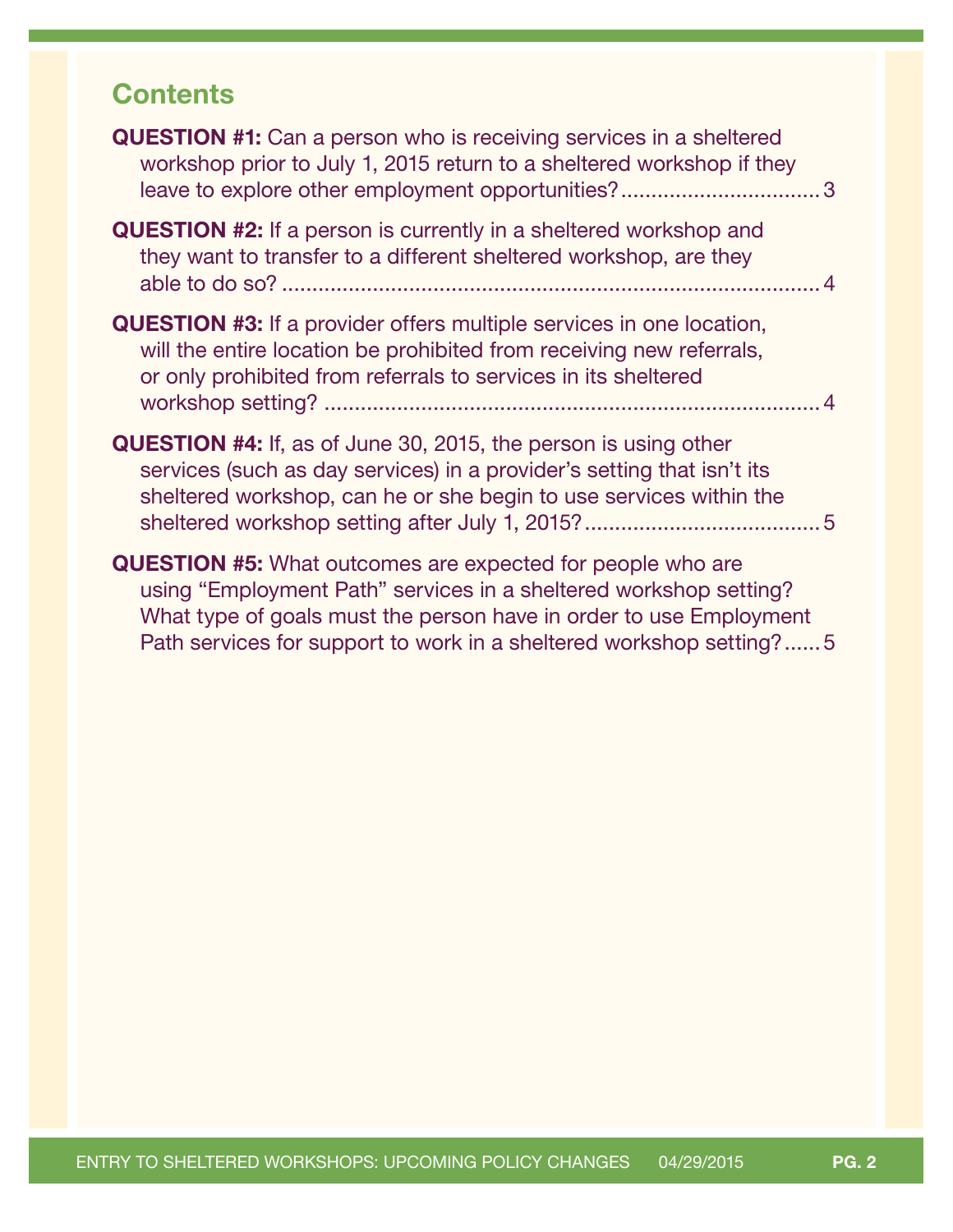<span id="page-2-0"></span>Note: A previous F.A.Q. for individuals and families on this policy, including background information on the July 1 sheltered workshop policy, is available at: [http://www.oregon.gov/dhs/employment/employment-first/](http://www.oregon.gov/dhs/employment/employment-first/Documents/FAQ%20Sheltered%20Workshops.pdf) [Documents/FAQ%20Sheltered%20Workshops.pdf](http://www.oregon.gov/dhs/employment/employment-first/Documents/FAQ%20Sheltered%20Workshops.pdf)

### QUESTION #1: Can a person who is receiving services in a sheltered workshop prior to July 1, 2015 return to a sheltered workshop if they leave to explore other employment opportunities?

Answer: Yes, after July 1, 2015, a person who leaves a sheltered workshop may return to the sheltered workshop if she or he has not been gone for more than one calendar year (12 months). Before the person leaves the sheltered workshop, the Career Development Plan (CDP) should be updated to include the person's new work setting and goals.

Anytime a person chooses a different service or is making a change, the current Individual Service Plan (ISP) or CDP should be reviewed and updated. Any concerns about the change should be documented in the ISP/CDP, and there should be identified strategies to overcome these concerns.

Some examples of situations you may encounter:

- If a person is concerned that the job or new employment service will not be the best fit, or may not work out, a back-up plan should be identified in the ISP/CDP. The back-up plan should identify what the person's current goals are and other ways (such as employment services or day services) that these goals can be met. This plan can be done as part of the CDP, or as a discussion guide. If the person is leaving to start an individual, integrated job, they will work with Vocational Rehabilitation (VR). VR will not close the case until the person is stable in their new job.
- If they start a job and it is not a good fit, they can choose to use the Discovery service to learn more about their strengths, skills and interests. They can also work with VR to find another job that is a better fit.
- If a person is not working enough hours to fill their day, there are multiple options. For example, if someone is working in an integrated job for 10 hours a week, he or she might continue to work with VR to find a second job, or use other employment services or Day Support Activities (DSA) services to participate in other activities in the community.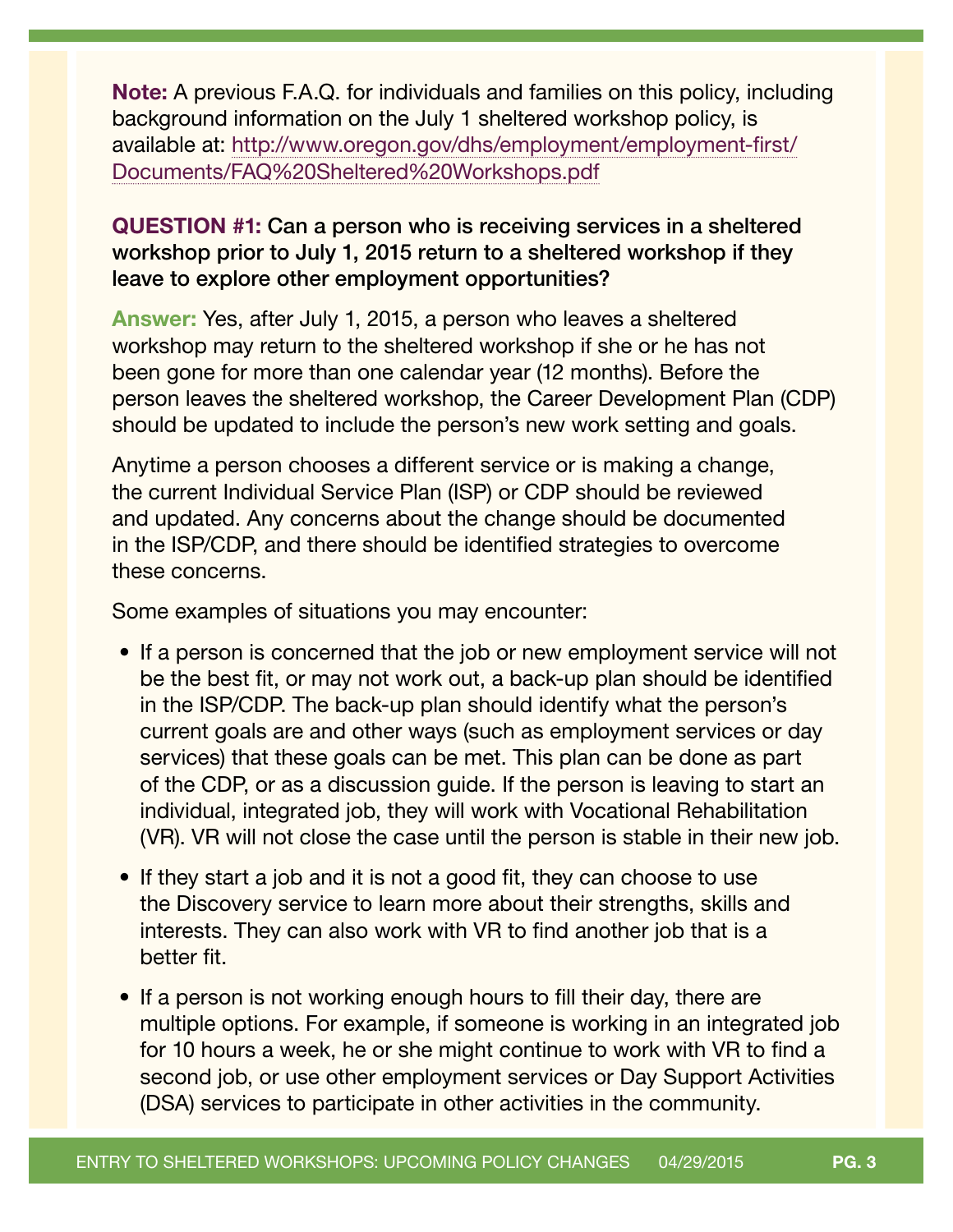<span id="page-3-0"></span>While the person may return to a sheltered workshop within one calendar year after they leave, service planning must always be tailored to the person and should consider all of the service options available. This planning must keep in mind that "Employment Path" is a time-limited service and must promote the goal of individual integrated employment.

### QUESTION #2: If a person is currently in a sheltered workshop and they want to transfer to a different sheltered workshop, are they able to do so?

Answer: Yes. A person may choose a different service provider. However, if a person is interested in making a change, this would be a great time to discuss the other employment service options that are available. Other service options might include "Employment Path Community," "Discovery," "Small Group Employment Support" and "Individual Employment Support — Job Coaching."

As with any service or provider change, this must be documented in the person's ISP and Career Development Plan (CDP). In order to receive employment services in a sheltered workshop, the person must be interested, at a minimum, in exploring integrated employment. Integrated employment should be discussed when the ISP and CDP is updated (at minimum annually). The ISP and CDP should also document how services will help the person achieve their employment goals.

### QUESTION #3: If a provider offers multiple services in one location, will the entire location be prohibited from receiving new referrals, or only prohibited from referrals to services in its sheltered workshop setting?

Answer: The provider is only prohibited from referrals to use services in the provider's sheltered workshop setting, or from using sheltered workshop services. If the provider also provides other services, such as "Day Support Activities" (DSA), in the same location as a sheltered workshop, the Service Coordinator (SC) or Personal Agent (PA) may refer and authorize individuals for these other services. It should be very clear in the person's ISP what services they are to receive from the provider.

However, SCs and PAs may not authorize any ODDS services in a provider's sheltered workshop for newly eligible people or for people who are not already receiving employment services in a sheltered workshop setting as of June 30, 2015.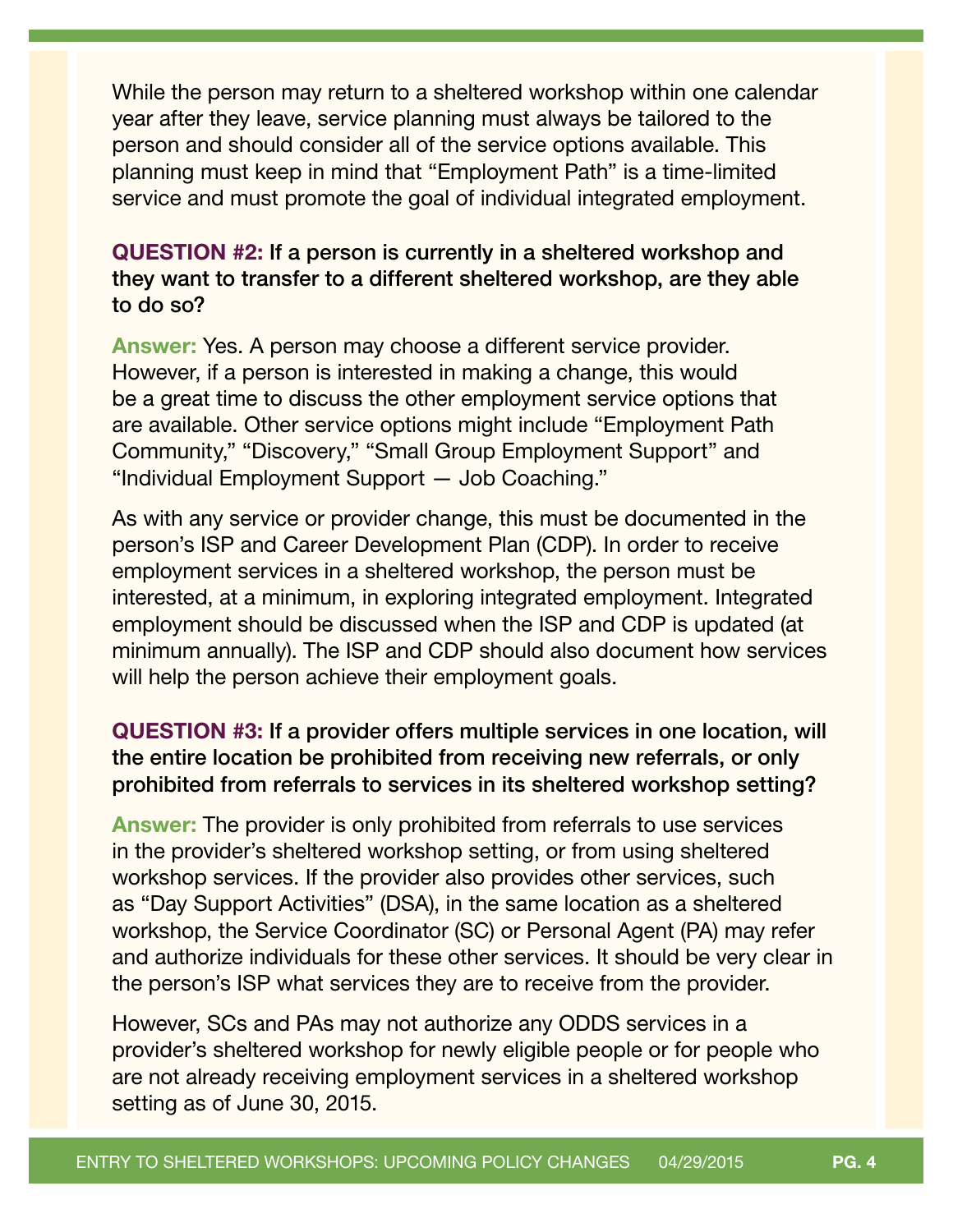<span id="page-4-0"></span>People who are already using "Employment Path Facility" services in a sheltered workshop setting as of June 30, 2015 may request to transfer to another sheltered workshop. After July 1, 2015, a provider of "Employment Path" services in a sheltered workshop may receive transfer referrals only from another sheltered workshop.

QUESTION #4: If, as of June 30, 2015, the person is using other services (such as day services) in a provider's setting that isn't its sheltered workshop, can he or she begin to use services within the sheltered workshop setting after July 1, 2015?

Answer: No. However, when questions such as this come up, this is an opportunity to discuss other employment services available and the person's employment goals.

QUESTION #5: What outcomes are expected for people who are using "Employment Path" services in a sheltered workshop setting? What type of goals must the person have in order to use Employment Path services for support to work in a sheltered workshop setting?

Answer: ODDS-funded "Employment Path" services may only be used to explore employment and develop skills for use in an individual, integrated job. The expected outcome of this service, and all other ODDS-funded employment services, is individual integrated employment.

People using services in sheltered workshop settings must have an employment goal identified in their Career Development Plan. The stated employment goal cannot be to remain in a sheltered workshop. The plan should include measurable objectives and specific steps towards reaching community employment goals.

If DSA service is used, the person's goals would be related to general skills and attendant care supports in order to meet Activities of Daily Living (ADL) or Instrumental Activities of Daily Living (IADL) needs, such as socialization and participation in the community. As a reminder, people may not use "Day Support Activities", "Attendant Care", or any other ODDS service besides "Employment Path Facility" in order to work for pay in a segregated setting.